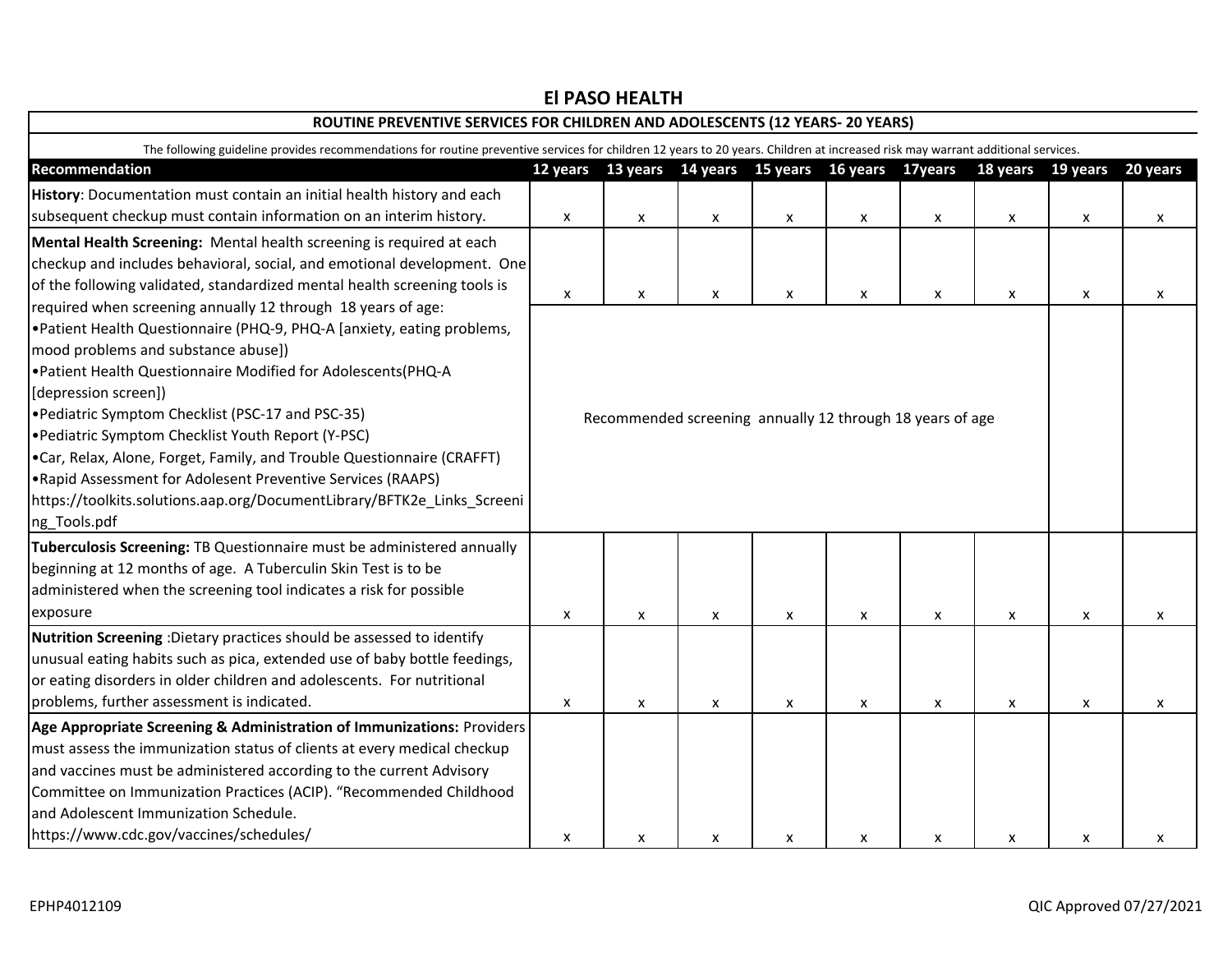| ROUTINE PREVENTIVE SERVICES FOR CHILDREN AND ADOLESCENTS (12 YEARS- 20 YEARS)                                                                                                                                                                                                                                                     |           |           |           |           |                                                       |                  |                   |           |                             |  |
|-----------------------------------------------------------------------------------------------------------------------------------------------------------------------------------------------------------------------------------------------------------------------------------------------------------------------------------|-----------|-----------|-----------|-----------|-------------------------------------------------------|------------------|-------------------|-----------|-----------------------------|--|
| The following guideline provides recommendations for routine preventive services for children 12 years to 20 years. Children at increased risk may warrant additional services.                                                                                                                                                   |           |           |           |           |                                                       |                  |                   |           |                             |  |
| Recommendation                                                                                                                                                                                                                                                                                                                    |           |           |           |           | 12 years 13 years 14 years 15 years 16 years 17 years |                  | 18 years 19 years |           | 20 years                    |  |
| <b>Laboratory Tests:</b>                                                                                                                                                                                                                                                                                                          |           |           |           |           |                                                       |                  |                   |           |                             |  |
| . Risk Based Tests: Screenings performed based on risk assessments                                                                                                                                                                                                                                                                |           |           |           |           |                                                       |                  |                   |           |                             |  |
| include screenings for type 2 diabetes (dia), hyperlipidemia (dys),                                                                                                                                                                                                                                                               |           |           |           |           |                                                       |                  |                   |           |                             |  |
| gonorrhea, chlamydia, syphilis (std) and HIV (hiv). Document screening or                                                                                                                                                                                                                                                         | dia, dys, | dia, dys, | dia, dys, | dia, dys, | dia, dys,                                             | dia, dys,        | dia, dys,         | dia, dys, | dia, dys,                   |  |
| reason why member was not screened.                                                                                                                                                                                                                                                                                               | std, hiv  | std, hiv  | std, hiv  | std, hiv  | std, hiv                                              | std, hiv         | std, hiv          | std, hiv  | std, hiv                    |  |
| •Mandatory Screenings                                                                                                                                                                                                                                                                                                             |           |           |           |           | hiv (Once at 16 - 18 years)                           |                  |                   |           | dys (Once at 18 - 20 years) |  |
| <b>Complete Unclothed Physical Examination</b>                                                                                                                                                                                                                                                                                    | X         | X         | X         | X         | X                                                     | X                | X                 | X         | X                           |  |
| Length/Height: Requires documentation of measurements and percentiles                                                                                                                                                                                                                                                             |           |           |           |           |                                                       |                  |                   |           |                             |  |
| as appropriate                                                                                                                                                                                                                                                                                                                    | X         | X         | X         | X         | X                                                     | X                | x                 | X         | X                           |  |
| Weight: Requires documentation of measurements and percentiles as                                                                                                                                                                                                                                                                 |           |           |           |           |                                                       |                  |                   |           |                             |  |
| appropriate                                                                                                                                                                                                                                                                                                                       | X         | X         | X         | x         | X                                                     | X                | X                 | X         | x                           |  |
| <b>BMI:</b> Requires documentation of measurements and percentiles as                                                                                                                                                                                                                                                             |           |           |           |           |                                                       |                  |                   |           |                             |  |
| appropriate                                                                                                                                                                                                                                                                                                                       | X         | X         | X         | X         | $\pmb{\mathsf{X}}$                                    | $\boldsymbol{x}$ | X                 | X         | X                           |  |
| <b>Blood Pressure</b>                                                                                                                                                                                                                                                                                                             | X         | X         | x         | x         | X                                                     | X                | X                 | X         | x                           |  |
| • Use the World Health Organization (WHO) growth charts http://www.cdc.gov/growthcharts/who_charts.htm for infants and children birth to 2 years of age.<br>. Use the Centers for Disease Control and Prevention (CDC) growth charts http://www.cdc.gov/growthcharts/cdc_charts.htm for children who are 2 years of age or older. |           |           |           |           |                                                       |                  |                   |           |                             |  |
|                                                                                                                                                                                                                                                                                                                                   |           |           |           |           |                                                       |                  |                   |           |                             |  |
| Vision: Visual Acuity results                                                                                                                                                                                                                                                                                                     | X         |           |           | X         |                                                       |                  | X                 |           |                             |  |
| Subjective vision                                                                                                                                                                                                                                                                                                                 |           | X         | X         |           | X                                                     | X                |                   | X         | X                           |  |
| <b>Hearing</b> Audiometric Screening results                                                                                                                                                                                                                                                                                      |           |           |           | X         |                                                       |                  |                   |           |                             |  |
| Subjective hearing                                                                                                                                                                                                                                                                                                                | X         | X         | X         |           | X                                                     | X                | X                 | X         | X                           |  |

## **El PASO HEALTH**